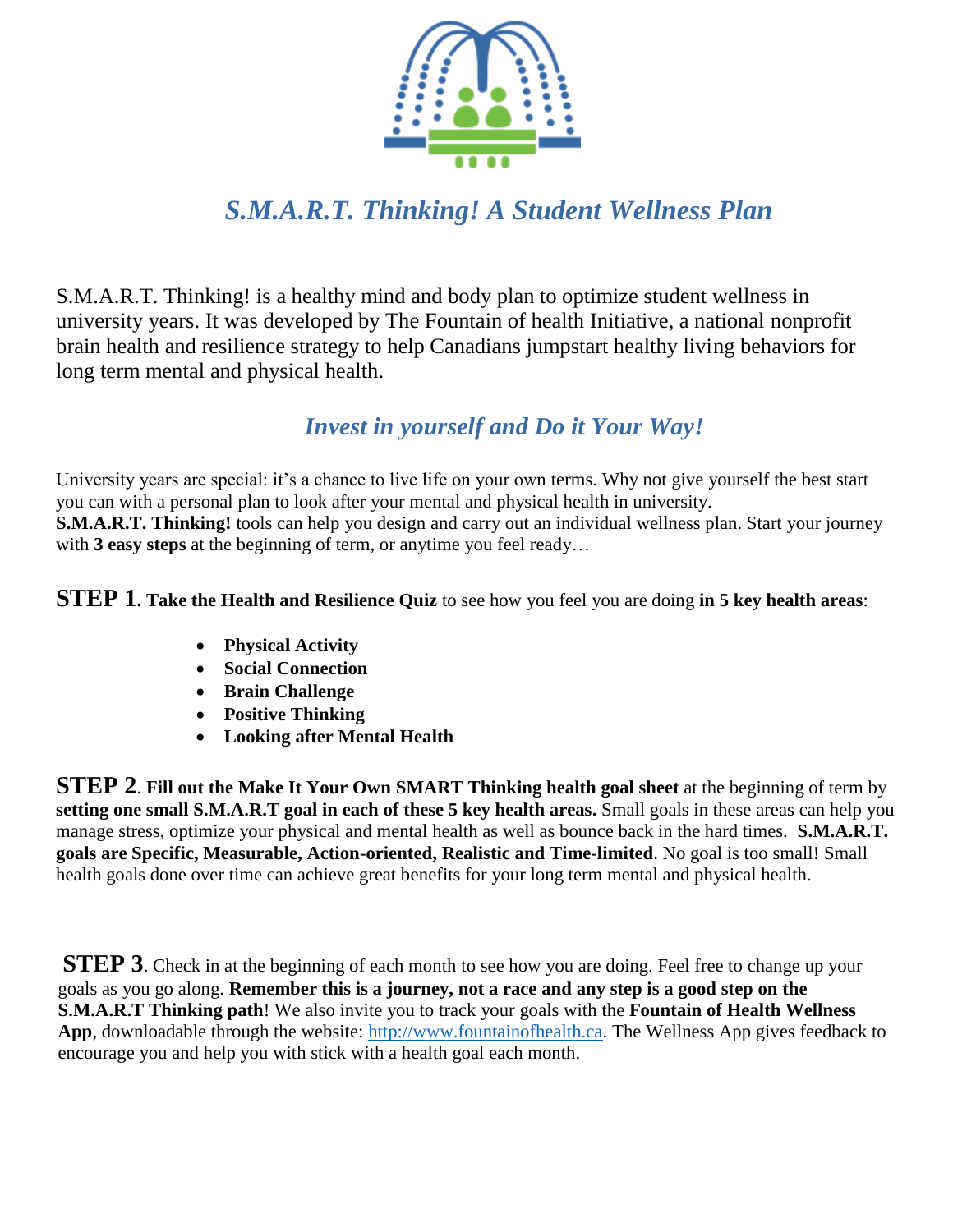*Make It Your Own with S.M.A.R.T. Thinking Goals!*

### **1. Physical activity:**



Regular physical activity during university years is one of the best things you can do for your health. It can prevent depression, improve memory and help you manage stress more effectively. Create a personal fitness goal using this **Fountain of Health S.M.A.R.T. Thinking Goal Sheet.** It should be something you feel would be really doable**.** For example**,** getting your heart rate. up for 30 mins 5 days a week is a great target, but keep it small- any exercise is beneficial to brain and cardiovascular health. Great long term benefits can come from small steps!!

#### **Physical Activity goal:**

(**Sample ideas**: get out for a walk for 20 minutes 3 times a week or run some stairs getting to class each day, try a spin /aerobic /dance /yoga class or work out individually at the gym-2-3 times a week. Looking for new ideas? Check out physical activity opportunities on campus, including developing a personal fitness plan with Exercise is Medicine, *www.csep.ca*

### **2. Social Connection:**



Even though there are students everywhere on campus, moving to a different place and being with many new people can be lonely and anxiety provoking. Knowing that someone has your back and that you have someone you can turn to if the going gets tough is really important for your wellbeing. You'll be working hard, but balance and developing friendships is key to your wellness. Can you think of one activity/club on campus you would consider joining this term?

#### **Social Activity goal:**

(**Sample ideas:** take time to connect at the beginning of term and at mid -term with the people who are here to support you on campus like your res life advisors or peer wellness supporters. Consider joining at least one club/ social or team activity on campus so you get to know new people through an activity you think you'd enjoy. Feel free to change the activity up as well-this is leisure so it should be fun!)

### **3. Brain Challenge:**



You'll be learning a lot at university and not just about academics! Learning new things is great for your brain health, and learning how to take care of your brain health is a fantastic life skill. Do you know how to manage stress and look after yourself effectively? Consider learning something new about your own self-care while on campus:

#### **Brain Challenge goal:**

(**Sample ideas**: learn something new about stress-reduction strategies including mindfulness, yoga and time–management strategies. Check out on campus sessions for self-care including sexual health and healthy eating for body and brain health or try out these selfcare links: meditation and mindfulness practice links at [www.fountainofhealth.ca,](http://www.fountainofhealth.ca/) online yoga at [www.yogawithadriene.com/](http://www.yogawithadriene.com/) and to learn about Healthy Eating for body and brain health visit[:https://www.canada.ca/en/services/health/healthy-eating.html](https://www.canada.ca/en/services/health/healthy-eating.html)